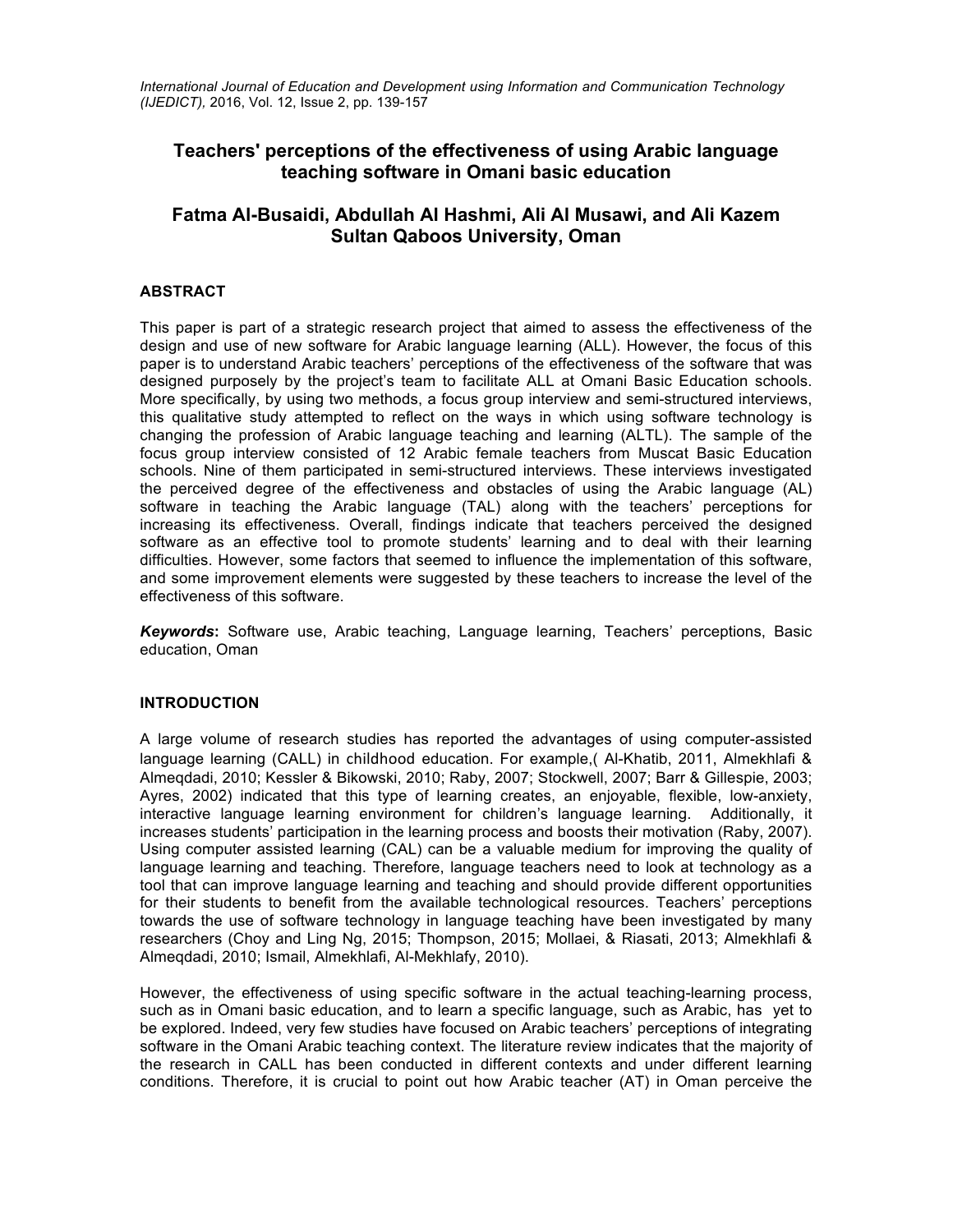effectiveness of this particular software that was designed to deal with specific students' difficulties in reading and writing in learning Arabic language in Omani schools. The use of learning software is deeply influenced by the context of the learning position, including the classroom culture and philosophy of education (Stockwell, 2007; Barr & Gillespie, 2003). As a result; AT in Oman may display some different views about technology implementation from those who have been reported in the contemporary literature.

This can be more logical if we consider that the characteristics of the Arabic language might require a specific technological tool that can deal with its specific features in language learning. The Arabic language is generally characterized by the phenomenon of diglossia. In Oman, and in other Arab countries, children need to learn two forms of Arabic: Modern Standard Arabic (MSA) and Non-standard Arabic (NSA) Arabic. There are significant differences at all linguistic levels in the structure and vocabulary between MSA and NSA Arabic. Thus, this situation causes some specific learning difficulties when children enter the school and start to learn reading and writing skills. For example, Maamouri (1998) stated, "Young Arab users do not feel that they are free to use and innovate in [MSA]. Pupils entering school have to "unlearn" or even suppress most of their linguistic habits while they try to acquire a new set of "rigid rules" (p. 41). This is because, "[MSA] is nobody's mother tongue and is rarely or almost never used at home in the Arab world" (Maamouri, 1998, p. 33). Thus, the required procedures for educational software that could facilitate ALL are significant.

However, despite the advantages of software integration in language learning, the lack of software design and application to facilitate ALL is reported in the literature (e.g. Choy and Ling Ng, 2015; Thompson, 2015; Aldalalah, Soon, & Ababneh, 2010; Almekhlafi, & Almeqdadi, 2010; Al Musawi, 2000; Ismail, Almekhlafi, & Al-Mekhlafy, 2010). It seems also that the majority of studies conducted, especially in the Arabic language field, used quantitative methods, specifically surveys. Thus, using qualitative methods might be more appropriate for gaining a deeper understanding of complex social phenomena such as technology implementation. In this regard, Almekhlafi & Almeqdadi (2010:176) called for adopting more qualitative methods in understanding teachers' use of technology. They stated that in surveys "participants may fill in questionnaires without giving enough thought to content. Hence, study results are affected and do not reflect reality".

In response to the lack of ALL software design and application and to the call of some researchers in the field (Al Musawi, 2000; 2007), a team were formed in 2012 and worked on a 3 year strategic research project funded by His Majesty the Sultan of Oman's Grant for Strategic Research at Sultan Qaboos University (SQU). They designed software for improving students' level of learning in MSA in Omani Basic Education schools (Al Musawi, Al Hashmi, Kazem, Al Busaidi, & Al Khaifi, 2014). MSA is the language of instruction in Omani schools; thus, the software was meant to help in improving: listening, vocabulary learning, reading and writing skills.

The software design went through a series of steps followed by piloting the first prototype in March 2014. Arabic teachers who used this prototype were selected to take part in this study to share their perceptions of its effectiveness and ways of improvement. The main project aimed to measure the effectiveness of using the new software in ALTL and evaluated its implementation and, thus, it is essential to understand teachers' perspectives concerning the advantages of using this software and the factors affecting its use. Taking into consideration that the researchers have conducted a previous experimental study (Al Musawi, Al Hashmi, Kazem, & Al Busaidi, 2015), there was a need to understand the effectiveness of the use of the newly designed software for ALL .Therefore, this study employs a qualitative methodology to give in-depth supportive evidence of Arabic teachers' perceptions about this topic. This should also respond to the need for adopting more qualitative methods (Almekhlafi & Almeqdadi, 2010:176).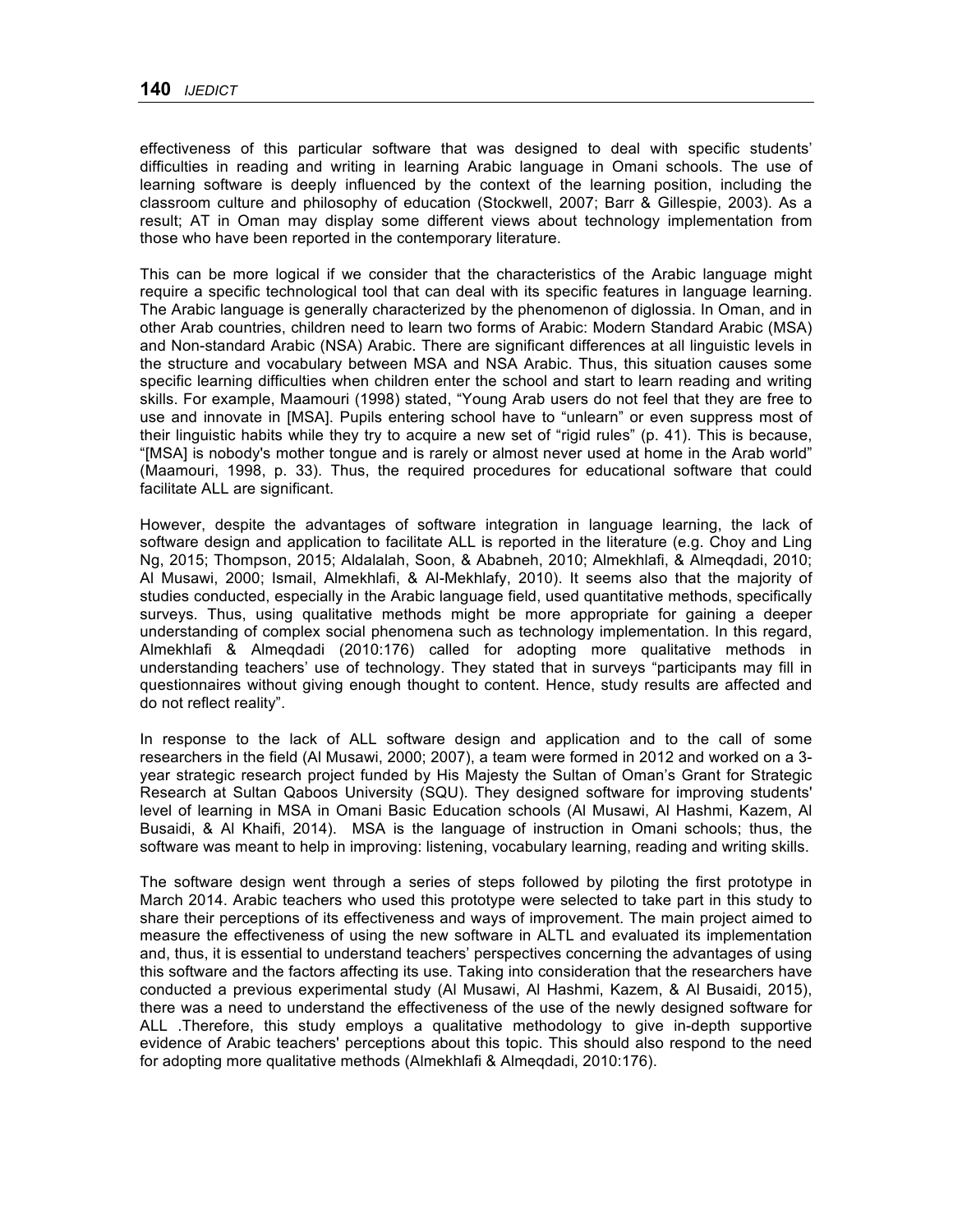# **LITERATURE REVIEW**

## **The effectiveness of technology in language learning**

Many previous studies indicated that technology has a positive influence in language learning (Afrin 2014; Al Musawi, Al Hashmi, Kazem, Al Busaidi, and Al Khaifi, 2014; Hani, 2014; Al-Khatib, 2011; Ismail , Almekhlafi, Al-Mekhlafy ,2010; Almekhlafi & Almeqdadi, 2010; Raby, 2007 ;Stockwell, 2007; Barr & Gillespie, 2003; Ayres, 2002). For example, Afrin (2014) suggests that technology use can help students take ownership of their learning, make them autonomous and confident in their learning and enable introverted students to interact more freely. Additionally, Al-Khatib (2011) found that the use of technology has led to higher performance in final examination results and has increased students' abilities in the following areas: comprehension, analysis, dialogue and initiative, along with its social, cultural and academic benefits. Hani (2014) also indicates some advantages of using technology in Teaching English as a Foreign Language (TEFL). They are: increasing students motivation, providing students with immediate feedback, providing more fun, requiring less time and effort in the classroom, developing language skills, fostering individualization, providing more opportunities to learn outside the classroom. He also illustrated that the implementation of technology leads to the integration of the four linguistic skills (listening, speaking, reading and writing).

Specialists have also found that using technology has improved language learning in both productive and receptive skills. (Ismail, Almekhlafi, Al-Mekhlafy, 2010; Al Abdel Halim, 2009; Lin, Winaitham, & Saitakham, 2008). Also, Al Abdel Halim (2009) shows in his study of computerassisted reading instruction major improvement in students' reading speed and comprehension.

The findings of Neri, Mich, Gerosa and Giuliani (2008) also indicated that computer software for pronunciation learning helped Italian children improve their pronunciation skills in learning the English language. Lin, Winaitham, & Saitakham (2008) also reported this finding. They found that the use of technology increased students' level of achievement in pronunciation, speaking, reading and vocabulary in English as Foreign Language (EFL) education. Other researchers (Cunningham and Redmond, 2008; Blake, 1998; Beauvois, 1997) have also reported the effectiveness of employing technologies in developing overall language skills.

Similar findings were also reported in the AL context. Mohri (2010), for example, examined the perceptions of teachers towards teaching materials, which were designed using a combination of story and technology in ALT in Thailand. The results showed that AL teachers mentioned that these technological learning tools were effective for the ALT.

A study conducted by Sahrir and Alias (2011) to understand the perceptions of AL learners in the Malaysian Islamic International University also shows that learners had a positive trend towards learning the AL using web games as well as some regular video games. Aldalalah et al. (2010) have also investigated the impact of educational software on first grade elementary students towards ALL. The findings indicated that students who studied using sounds with pictures performed much better than those who used text with pictures. The study concluded that the use of sounds with pictures was an important catalyst for ALL.

## **Studying teachers' perceptions of technology use**

The improvement and the dissemination of software technology have changed the traditional class environment (Tondeur, van Braak, & Valcke, 2008). Compared to traditional classrooms, it helps to create learner-centered classrooms. However, such an assumption could not be achieved unless teachers have positive beliefs and perceptions towards the use of technology. Indeed, technology does not have the advantages in itself; the advantages will be achieved only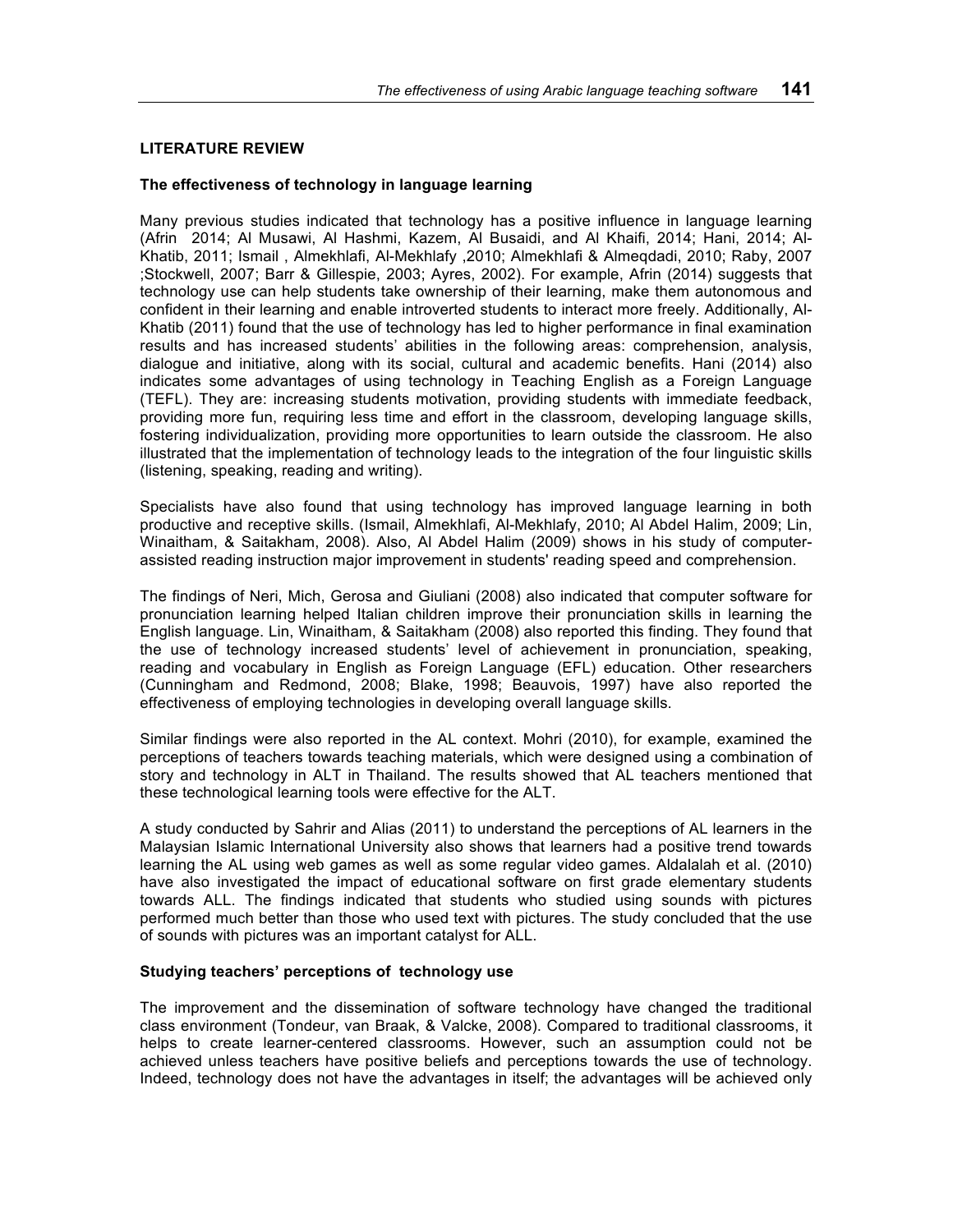when teachers implement it in the learning and teaching process. According to Kim (2002), teachers' perceptions toward technology are considered an important factor that can positively influence students' learning and give them more confidence in technology implementation. Gilakjani and Leong (2012) also show that understanding teacher' attitudes about teaching, learning, and using computers, can aid in the design and implementation of EFL instruction.

Ismail et al (2010) also found that integrating technology in the language classroom depends on teachers' approach and on their attitudes of their own roles. This is in line with the argument put forward by Mollaei and Riasati (2013). They point out that teachers' perceptions have an important impact on the use of computer software in language learning. Afrin (2014) also highlighted that teachers' perceptions of using technology for language teaching have an effect on teachers' technology use.

In language teaching contexts, teachers who have a positive perception of technology, use different affective ways to improve students' linguistic skills and create meaningful communication opportunities for their students to practice the language (Gilakjani and Leong, 2012; Khamkhien, 2012). Jeong (2006), for example, confirmed that the role of teachers in language learning settings is more important than ever before since teachers are able to inspire and encourage students to use language technology for meaningful and affective language learning. Bancheri (2006) also asserts that the language teachers' role in the new world of technology is not only to provide knowledge, but to help students acquire knowledge and recognize the value of using the software technology for independent language learning. This ensures the significance of investigating teachers' perceptions of using learning technologies in ALL, which this study has attempted to do.

## **Factors Influencing Implementation of computer technology resources**

Literature on teachers' perceptions of the use of computer technology resources in language teaching shows that providing computer technology resources for language teachers does not always ensure teachers' use of these in practice. Many studies (e.g., Afrin, 2014; Hani, 2014; Gilakjani and Leong, 2012; Al-Khatib, 2011) have indicated that there are some factors that manipulate the beneficial use of technology and that may lead to failure in technology use. These factors could be grouped into financially-related factors, teacher-related factors such as affective or other personal attitudes and beliefs and financial problems that are more linked to the lack of technical support and the lack of materials at schools. Hani (2014), for instance, found that teachers in the Arab World, and in Jordan in particular, had difficulties in using learning technology. These difficulties were related to an insufficient number of computers, technical problems, the need for more teacher training, and the high cost. Ismail et al (2010) also found that teachers of both Arabic and English reported similar difficulties that obstruct their integration of technology in teaching. They are lack of technology resources at schools, lack of time needed for preparation and implementation of technology, shortage of technology maintenance and insufficient lab-equipment. Al-Ruz and Khasawneh (2011) also reported that factors of insufficient time for course planning, not being able to access computers and software and insufficient technical and administrative support also affect the use of the technology.

Other factors such are teachers' beliefs and attitudes, and confidence in computer use are also commonly cited in the literature which affects the implementation of the technology (Ismail et al 2010; Lin, Wang & Lin 2012).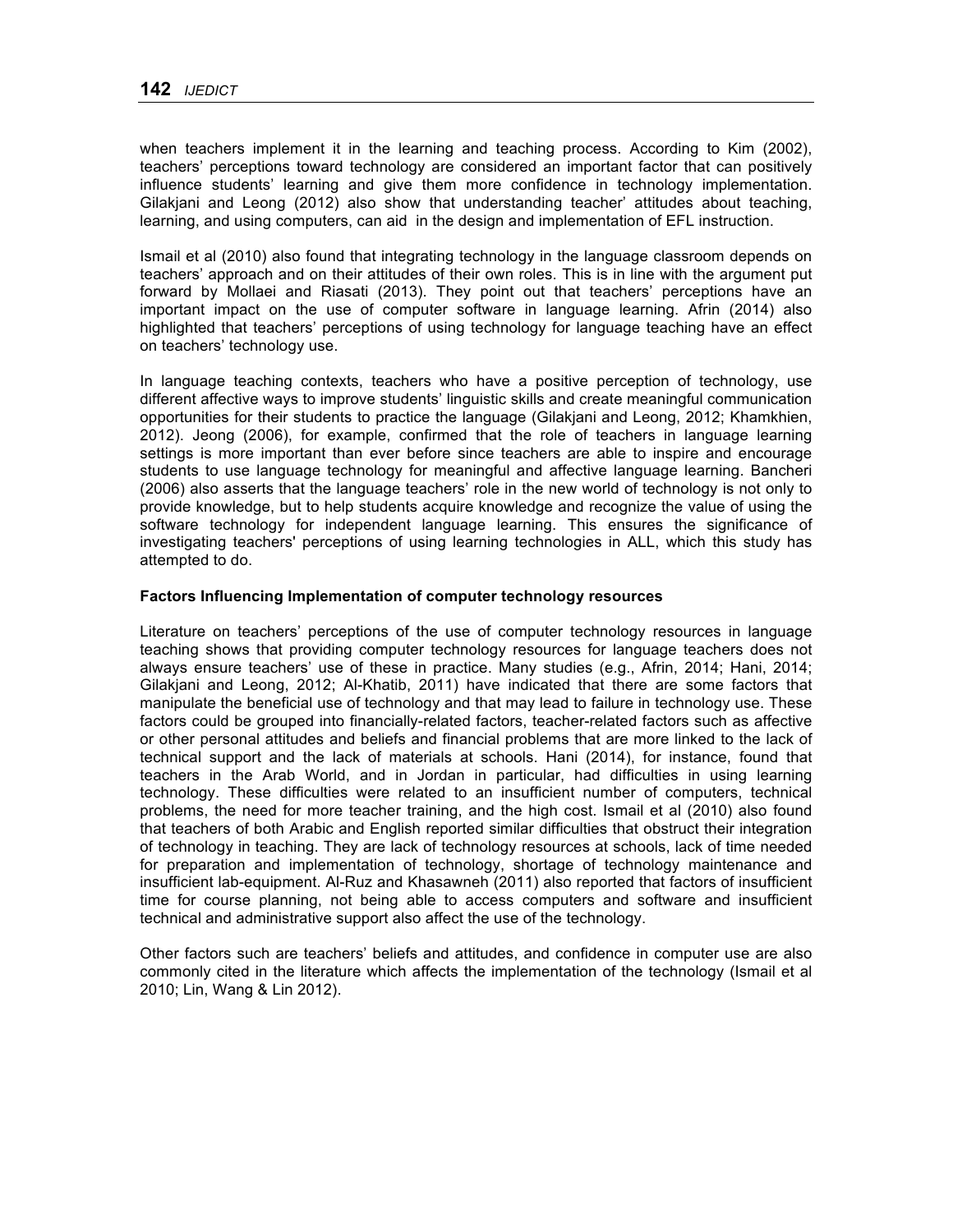## **PURPOSE OF THE STUDY**

The purpose of this study was to investigate the effectiveness of using special software designed to improve the quality of ALTL in the Sultanate of Oman as voiced by the teachers who used the software in the piloting stage. Specifically, this study attempted to study teachers' perceptions about the software, factors that affected its implementation, and their ideas to improve it.

## **RESEARCH QUESTIONS**

- 1. How effective is the use of AL software in ALTL from Arabic teachers' perceptions?
- 2. What are the factors and the obstacles affecting Arabic teachers' successful use of the designed software?
- 3. What are teachers' perceptions for increasing the effectiveness of the designed software in ALTL?

# **THE SIGNIFICANCE OF THE STUDY**

The findings of this study will support both theoretical and empirical studies about using software technology in the ALT context, which needs to be acknowledged, since most research in this field has been focused on the English language teaching (ELT) context.

In addition, the findings of this study will provide significant feedback to the research team to know its advantages, how it can be developed according to the teachers' perspectives and cite the barriers obstructing its implementation. This helps formulate plans for reformation, innovation and improvement of the current software and the development of further software that can cover different needs in ALTL. Therefore, the findings of this study hope to provide important insights to improve the quality of the software and therefore, contribute to the advancement of Arabic teaching and learning.

Previous researchers (Almekhlafi & Almeqdadi, 2010; Ismail, Almekhlafi, Al-Mekhlafy, 2010) often descriptively surveyed teachers' perceptions about the use of educational software and the variables associated with its implementation. This study, however, by using qualitative research methods, provides information that would help to give more insight about what makes the use of this software effective for teachers in Arabic classrooms. Understanding how AL software enhances language learning and how it is linked to learning outcomes might help teachers to design and use effective software and integrate it in the curriculum for Omani students.

The present study is also expected to create a basis for further studies in this area. However, the findings are limited to an Omani context and to ATLT.

#### **METHOD**

#### **Participants**

The participants were 12 (Grades 1-4) teachers who teach Arabic in the Ministry of Education in Muscat basic education cycle's schools in 2014-2015. All participants were females as there are no male teachers in the Sultanate of Oman for these grades. The 12 teachers who participated in the study have between 7 and 15 years of teaching experience. Additionally, all of them had used the designed software for the improvement of the Arabic language improvement, as it is mandated for this research project. As the first language of these teachers is Arabic, the focus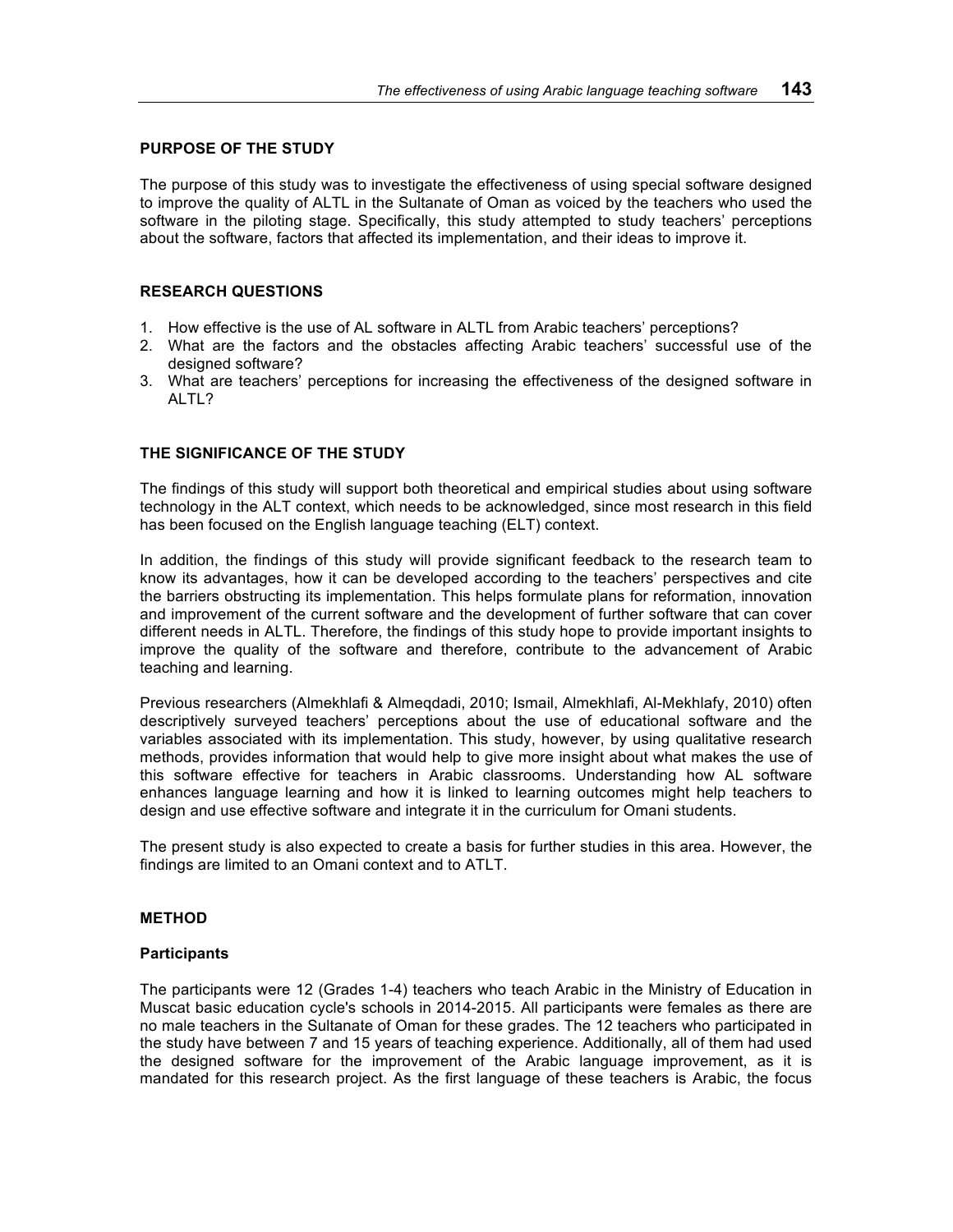group interview and semi-structured interviews were conducted in Arabic and were translated by the researchers into English.

## **Data collection methods and research tools**

The data of this study was collected through using two qualitative methods, focus group interview and semi-structured interview. Twelve teachers were asked to attend a focus group interview and then nine of them were selected for face-to-face follow-up semi-structured individual interviews.

The purpose of starting with focus groups and then moving on to semi-structured interviews, was to get more depth and details about the participants' perceptions and gain further explanation on how Arabic teachers perceived the effectiveness of using the designed software in facilitating students learning in Arabic. Denzin and Lincoln (2005) argue that the social realities of the phenomenon being studied can be understood in different manners. Thus, understanding the Arabic teachers' perceptions, in this study, required looking at the data from different angles. The use of two qualitative tools enhanced data richness and enabled the researchers to validate the study results, and consequently increased the reliability of the findings.

Twelve teachers attended the focus group interview to determine their perceptions of the important elements regarding the effectiveness of the designed software. The questions for the focus groups had been carefully predetermined and sequenced from general to specific. For example, the first question requested participants to express how this software helped their students improve their language proficiency. Among the questions, teachers were asked whether this software had made a difference in their teaching of Arabic or challenged them to think in new ways of teaching the Arabic language by using different software technologies. They were also asked whether they faced any difficulties or challenges in using the designed software. Follow-up questions included whether they had any specific suggestions of improvement for increasing the effectiveness of the designed software. The focus group interview lasted approximately one hour and was moderated by one of the project members.

After the focus group interview, the nine teachers, who agreed to provide more information to advance the understanding of the effectiveness of this software, took part in the follow-up interviews. Each teacher was interviewed for approximately 20– 40 minutes. S/he was asked to reflect on his/her perceptions about: using the designed software in ALL and ALT, the advantages of using this software technology for Arabic, the factors and obstacles affecting Arabic teachers' successful use of the designed software; and finally teachers' perceptions of increasing the effectiveness of the designed software in Arabic language teaching. Each interview was recorded, transcribed, and then analyzed qualitatively.

# **Data analysis**

Data gathered from the focus group interview and semi-structured interview were both coded and analyzed using the coding procedures suggested by Miles & Huberman (1994), which group the data generated according to similarities and differences to produce themes. Initially, the data generated from the focus group interview and semi-structured interview were examined and compared. All words and sentences related to the teachers' perceptions were coded and categorized. Then the categories that had similar properties were combined together. For more accurate data analysis, another colleague who acted as an independent coder checked a sample of the data.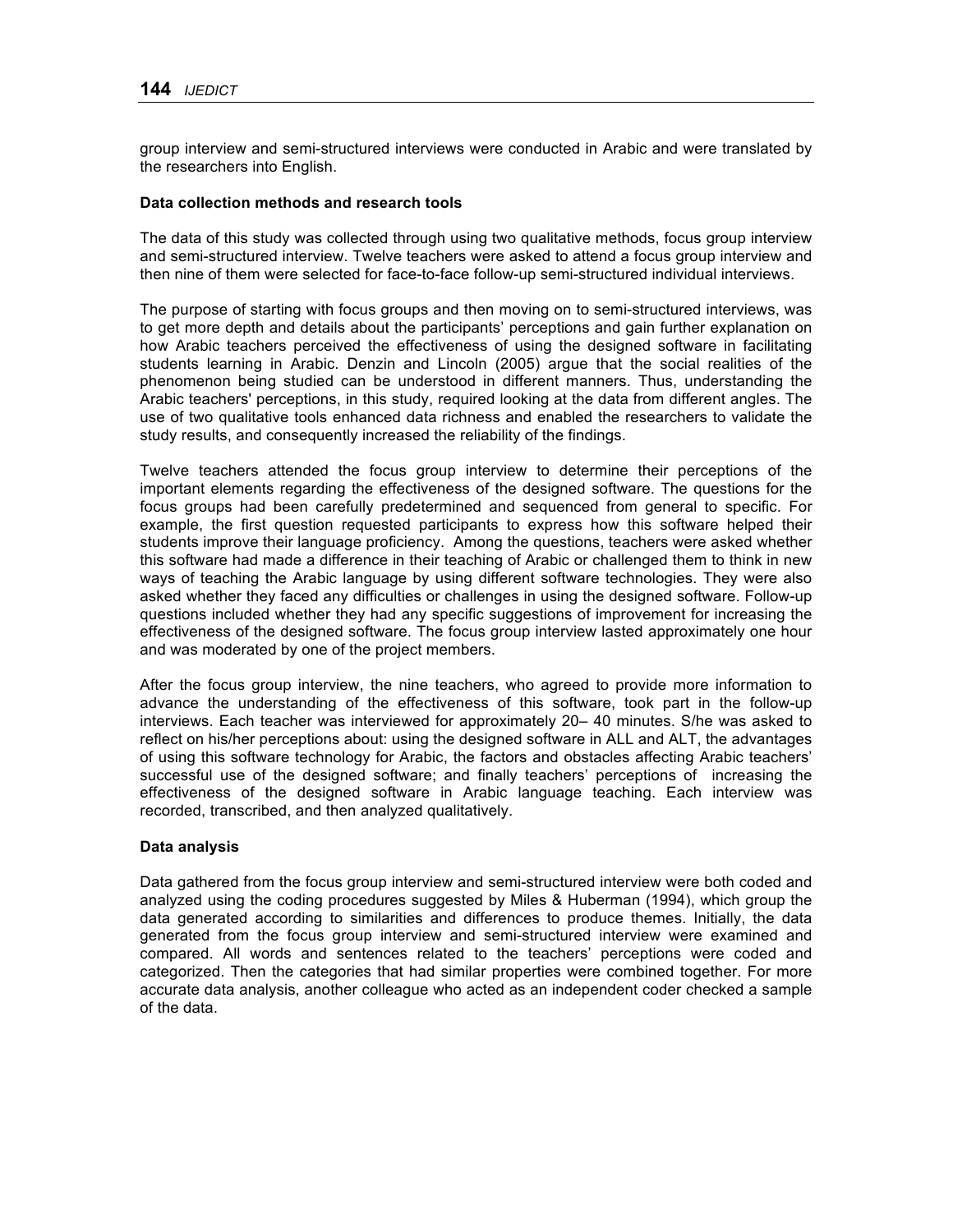# **RESULTS**

## **The Effectiveness of the Software**

The central focus of this study was to assess the teachers' perceptions of the effectiveness of using designed software in ALTL. To answer question 1: How effective is the use of AL software in ALTL from Arabic teacher's perceptions? Four sub-themes emerged regarding the effectiveness of using the software: "Improving the quality of Arabic teaching", "making Arabic language learning more enjoyable", "improving overall language skills"; and "dealing with reading difficulties". The following section discusses the effectiveness of using the designed software from teachers' perspectives, and they are summarized in Figure 1.



*Figure 1. The effectiveness of the software*

# **Improving the Quality of Arabic Teaching**

All of the Arabic teachers reported that the use of this software had improved the quality of ALT. They believed that compared to the traditional methods they used in ALT, this software changed the meaning of language teaching from teacher-centered to student-centered. Thus, teachers who used this software viewed themselves as learning facilitators, not information providers. According to them, learners became more independent in building their linguistic skills. Therefore, this has contributed to the development of students' language skills as well as general learning skills. For example, one of them said in the focus groups interview, *"It has changed the role of Arabic teachers; such software has shifted from teaching Arabic to learning Arabic independently" (Teacher E).* 

Three of them mentioned that the advantage of such software is that it makes teaching and learning happen everywhere, not only in the classroom. For example, one of them reported, *"Providing this software to our students will allow them to access the lessons whenever they want" (Teacher A).*

Another teacher reported the advantages of giving immediate feedback and said, *"It is very difficult for me as a teacher to deal with each student individually and give them the needed feedback, thus, this software is effective for Arabic teaching as it provides the learners with immediate feedback" (Teacher F).*

One important issue also mentioned by some of them regarding the effectiveness of this software in improving the quality of Arabic teaching is that it has the feature of considering learner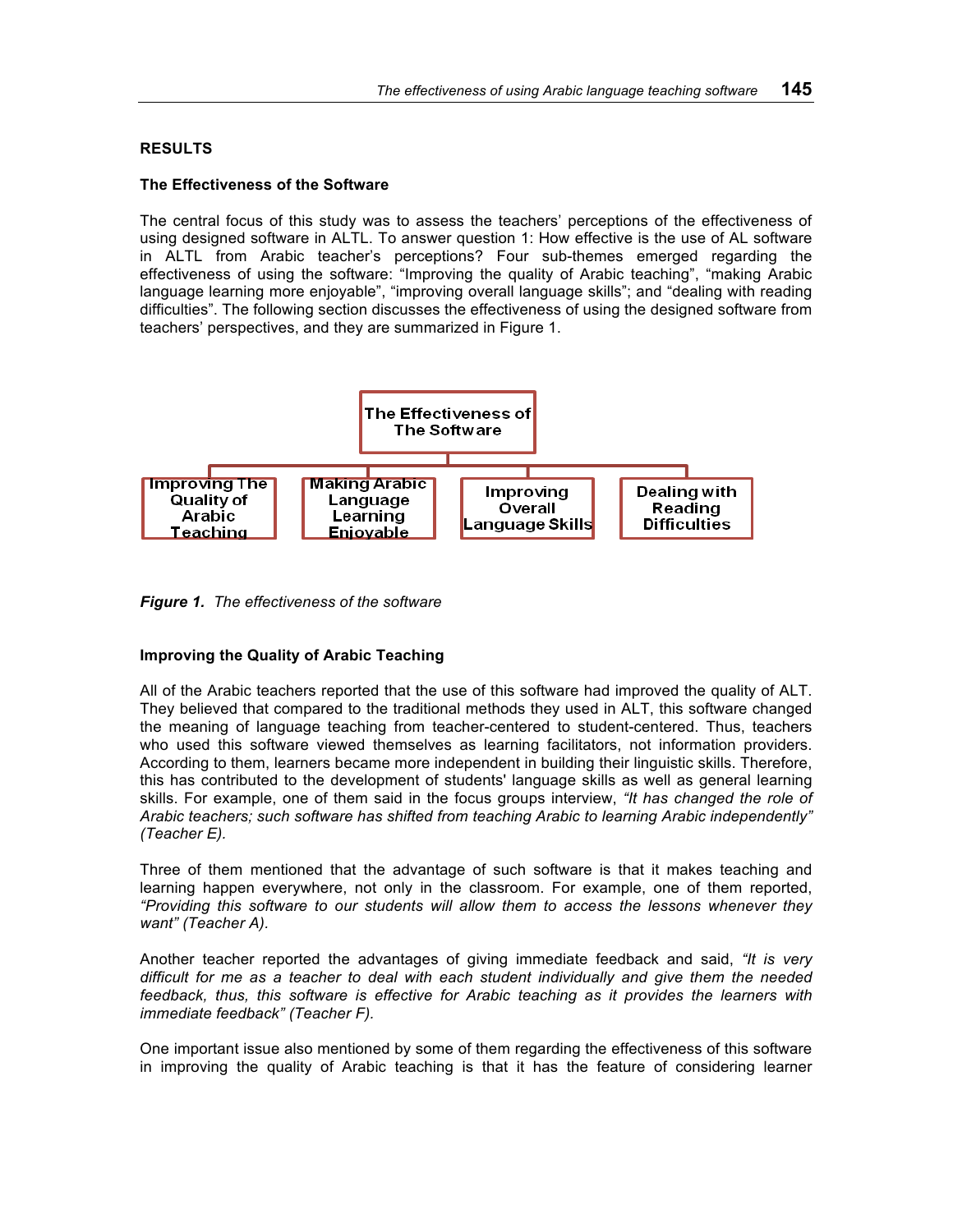differences because it gives the learners the opportunity to control their own learning. One of them said, *"It allows the students to learn at their own speed, they can evaluate their progress and monitor their activities, but in my traditional teaching it is very difficult to do so" (Teacher B).*

#### **Making Arabic Language Learning More Enjoyable**

Eleven of the teachers indicated that this software was effective in making ALL more flexible and enjoyable. Therefore, this, according to them, positively contributed to the level of students' achievement and motivation to learn Arabic. One teacher explained this by saying, *"I have noticed how these students were waiting for Arabic classes and keep asking when they can go to the Learning Resources Room to use the software" (Teacher M).*

According to them, this enthusiasm seemed to be associated with the quality of this software. One of them said, *"The direct presentation of the sound and the pictures as well as the linguistic games via the software has made the presentation of Arabic lessons to be more comprehensive and enjoyable" (Teacher L).* Another teacher said*, "It it involves quizzes, word matching, sentence completions, and fun games; all these make students enthusiastic for Arabic classes" (Teacher D).*

## **Improving Overall Language Skills**

All teachers participating in this study indicated that they found this software to be helpful for improving overall AL skills. They reported that the presentation of sound and the pictures via the reading material had made the language presented for these students appear more comprehensible and more effective in developing language skills. For example, one of them explained this by saying, *"By using numerous series of activities such as pronunciation-throughword recognition word and games, I consider this software exceptionally effective in developing language skills such as reading, vocabulary, listening, and pronunciation" (Teacher A).*

Another teacher also said, "*The software was very effective in building listening and reading skills. Students can listen to different listening topics as well as reading different resources, and deal with numerous language activities that improved their overall language skills" (Teacher C).* Another teacher confirmed this and said, *"Students have more opportunities to listening to some lesson presented by lovely characters that they interact with in the software and this was really helpful in making these students listen and interact, read and involve in some writing activities" (Teacher G).*

In addition, the participants believed that one of the advantages of this software was that it helped to increase students' vocabulary learning. For example, one teacher explained this by saying, *"Present new words frequently and repeatedly in input this help the learners to get more familiar with the vocabulary and they are more likely to remember what they have learnt as they are conveyed in a comprehensible manner" (Teacher K).*

#### **Dealing with Reading Difficulties**

Ten of these participants believed that one of the advantages of this software was that it helped in detailing reading difficulties. For example, one of them believed this by saying:

*"The most biggest advantage of this software is that it encourages those students with difficulties in reading to be able to read aloud, by listening to someone reading for them, watching video clips and pictures"… "all these audio-visual features which appeal to young students were there to facilitate their reading and this is what we need to deal with these kinds of reading difficulties" (Teacher G).*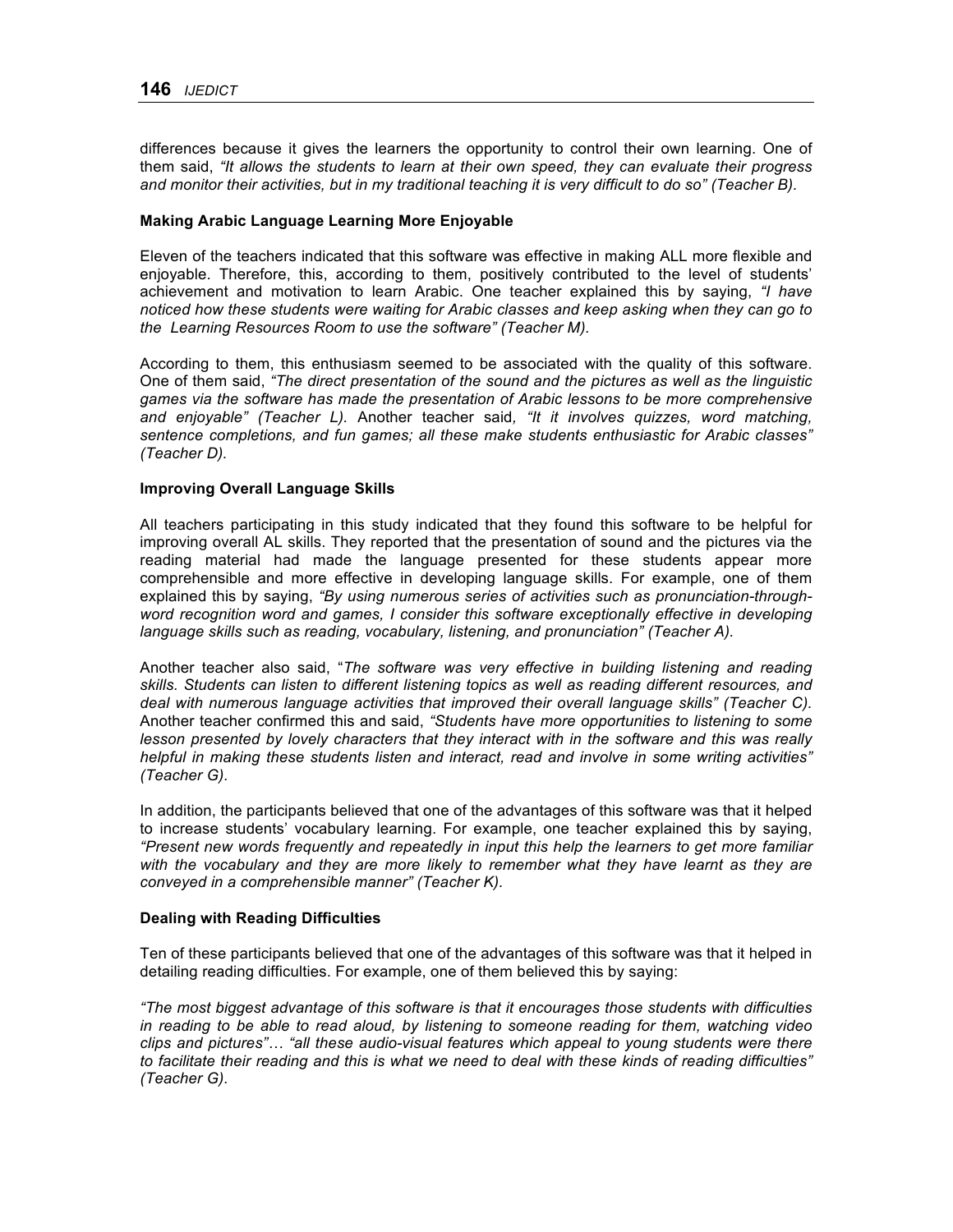One other teacher also confirmed how this software helped in dealing with reading difficulties and reported significant increases in students' reading speed, comprehension and pronunciation. She said, *"With its special technology that provides an audio pronunciation feature and systematic repetition of words, students with reading difficulties have improved. Their reading speed has improved, their comprehension level has increased also they pronounce the words much better" (Teacher F).*

# **Factors Affecting Arabic Teachers' Successful Use of the Designed Software**

To answer question 2: What are the factors and the obstacles affecting Arabic teachers' successful use of the designed software? Four sub-categories emerged from the main theme of the factors. This clearly indicated their influences in successful use of the designed software in teaching AL. Overall, the teachers indicated that factors of insufficient computer facilities in school, lack of time in teaching plan, negative beliefs and no lasting effectiveness with high achieving students are affecting the successful use of the software. They are presented in the following section and summarized in Figure 2.



*Figure 2. The factors affecting Arabic teachers' successful use of the designed software.*

# **Inadequate Computer Facilities in School**

All the teachers who have used the designed software complained of not having a special computer room for Arabic language teaching. They reported that the computer facilities are only placed in the Learning Resources Room, *For example, one of them said, "To be able to get access to the computers we have only the Learning Resources Room. This is for us a problematic issue because there is no special language computer room or a language lab for teaching the Arabic language and even so the size of this room is not big enough" (Teacher L).*

Some of them also referred to the limited computers in some schools, which are, not cover all the students. One of them explained, *"The number of the computers is not enough for all students, some time sometimes I have to use my laptop and borrow computers from my colleagues" (Teacher G).*

Even if some schools have enough computers, it appeared that the neglect of regular maintenance of computer facilities at schools led to this factor; for example, one of them said, for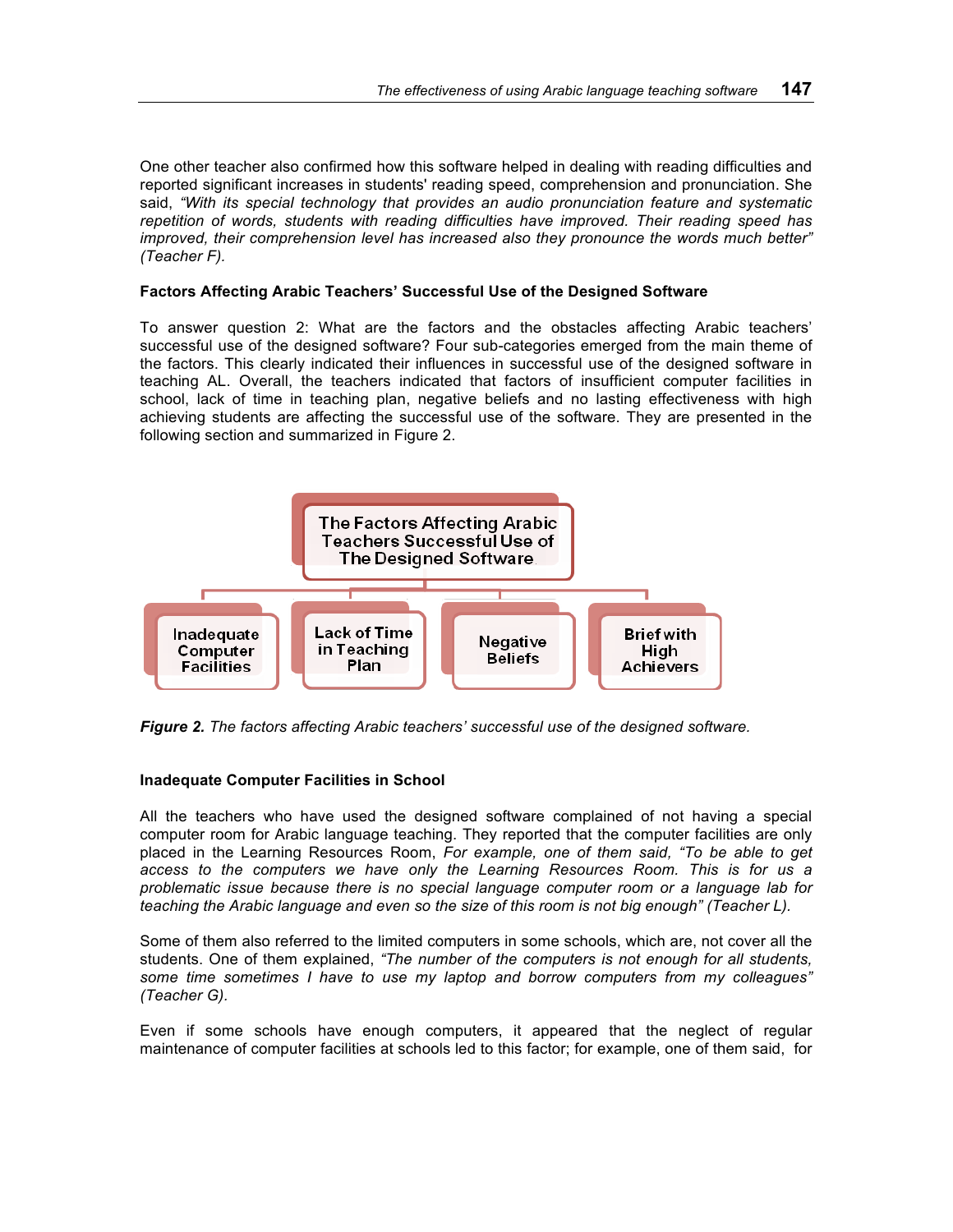example one of them said, *"We have enough computers but some of them are slow and others do not even work properly" (Teacher B).*

Three of them pointed out that those factors led some students to be bored and, thus, this affected their interaction with the software especially when the computer stopped working suddenly. One of them said, *"One of my students felt very bad when he was totally involved with the software and his computer was suddenly blocked" (Teacher E).*

#### **The Lack of Time in Teaching Plan**

Of the twelve teachers who used this software, six of them were concerned about time. They mentioned lack of time in the AL plan as a major factor influencing the successful implementation of this software. It appeared that this perception resulted from the pressure exerted on these teachers when using this software simultaneously with an AL textbook during the academic year. For example, one of them said, *"I know there are great advantages of using this software; however, it is very difficult to use it in conjunction with the school textbook" (Teacher H).*

Another confirmed this by saying: *"We have to use the Arabic language curriculum and you wanted us to use this software, there is no time in curriculum plan for all of this."* She also said, *"Because I have to go through the formal syllabus with my students I feel more comfortable with using textbooks as it is what I have to teach" (Teacher D).*

#### **Negative Beliefs**

Two of these teachers brought up a different perception regarding the application of this software, which reflected their personal beliefs. Consciously, this seemed to reduce their enthusiasm towards using such software. For example, one of them believed that she could not give more of her time to such software because the students at this stage needed more interaction with their teachers to develop language proficiency. She said, *"If learners do not have enough opportunities to develop language proficiency in a dynamic environment and enough interaction with their teacher such software will not be beneficial for language learners" (Teacher H).*

She further confirmed this in her interview and said, "*I think they can learn easily by face-to-face communication with their teachers and by interacting with other students… computers cannot replace this kind of interaction, computers also do not cover affective parts of human feelings as teachers do" (Teacher H).*

Another teacher seemed to be concerned about students losing literacy skills and said, *"I am just concerned if the use of such software will negatively affect young learner's literacy skills as these kinds of skills can be obtained by using books and pen and paper" (Teacher F).*

#### **Brief with High Achievers**

In spite of the variety of positive aspects of using this software mentioned by these teachers, it emerged from the data that teachers noticed that the high achievers' motivation and interests towards using the software did not last as long as it lasted with the other students. They pointed out,*"At the beginning stage, sounds and colorful screens and so on attract students' attention and increase their motivation, but this doesn't last long with high achievers" (Teacher E).*

*"I found that high achievers are attracted to this software only at the beginning but after that they would get bored because they finished most of the activities at the beginning stage" (Teacher D).*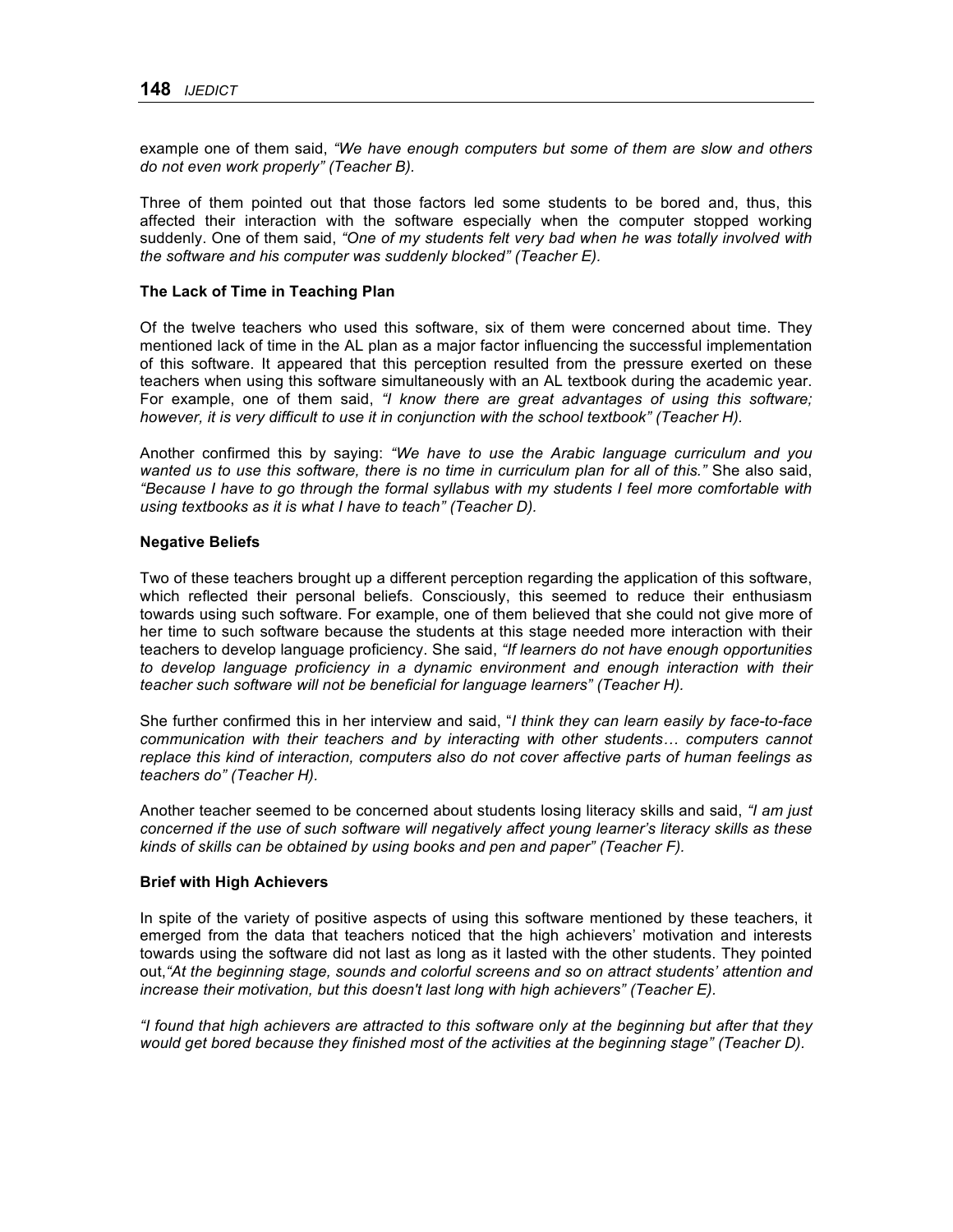## **Teacher's Perceptions for Increasing Software Effectiveness**

To answer question 3: What are teachers' perceptions for increasing the effectiveness of the designed software in ALTL? Three main categories emerged from these themes, which reflect these teachers' perceptions about the ways in which the effectiveness of the designed software could be increased. Their suggestions were grouped into the following categories:

pedagogical improvements, technical improvements and environmental factor improvements. They are presented in the following section and summarized in Figure 3.



*Figure 3. Teacher's perceptions for increasing software effectiveness*

# **Pedagogical Improvements**

Some of these teachers gave more emphasis to pedagogical improvements to increase the effectiveness of the software. According to them, giving more opportunity to these students to speak and read aloud is important. For example, one of them describes this by saying, *"The software is extremely effective in improving comprehensive reading skills and building vocabularies but it does not give enough opportunities for students to speak and read aloud and get immediate feedback for their reading mistakes" (Teacher D).* Another participant confirmed this by saying: *"If these students can have rich conversations with these characters it would be very helpful in increasing their communicative skills" (Teacher B).*

#### **Technical Improvements**

It has emerged from the data that some of these teachers suggested that adding more 3D simulation lessons instead of using 2D simulation would be a good move. One of them said, *"More 3D simulation that simulates real environments to promote speaking skills needs to be considered and more 3D videogame elements" (Teacher A).*

Another teacher also, made the suggestion to add other tools to this software and said, "*Complemented with other resources and tools, for example, audio chats, video and websites would definitely increase its effectiveness" (Teacher D).*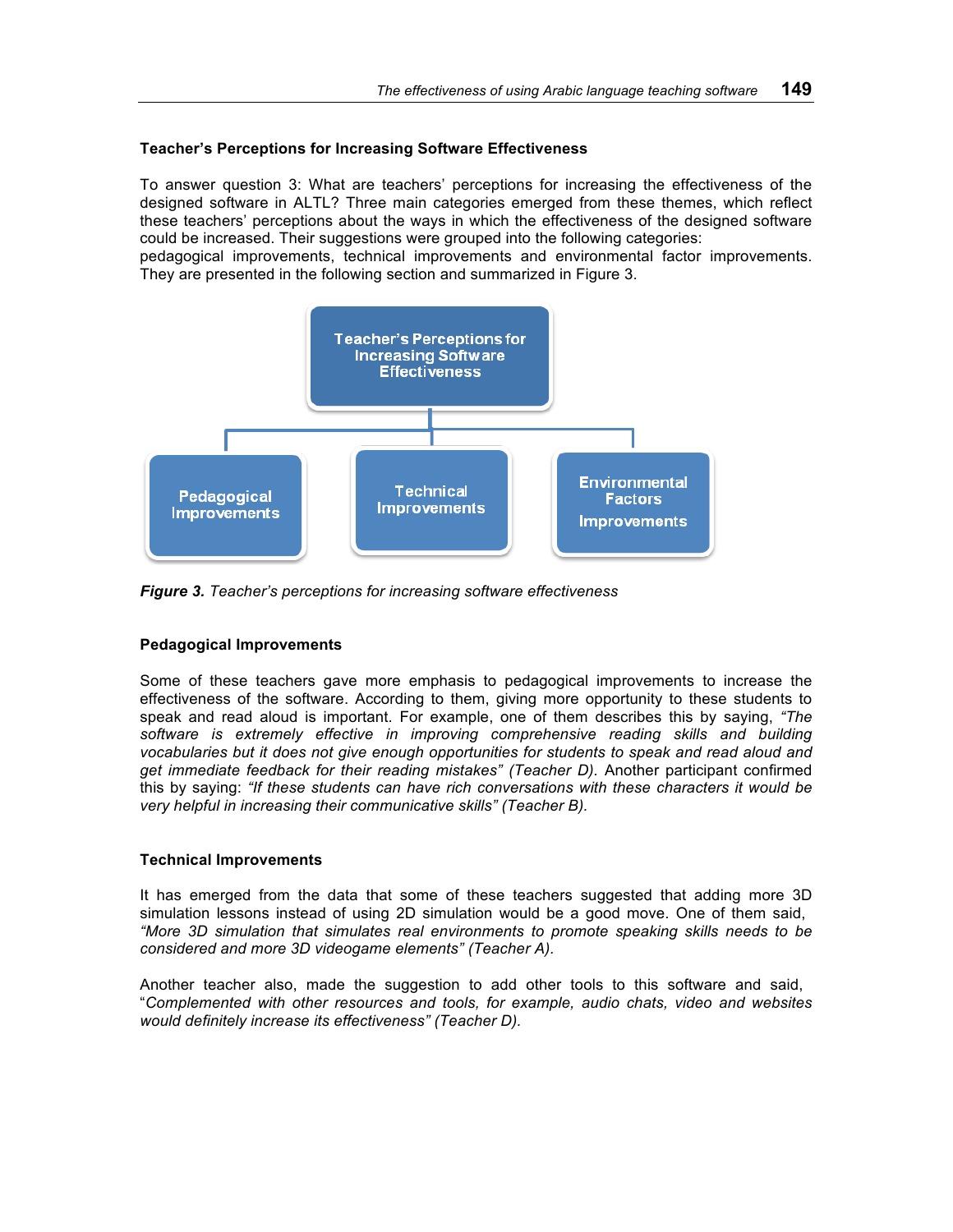#### **Administrative and Environmental Factors Improvement**

To increase the effectiveness of this software these teachers brought up the importance of providing a language lab for ALT in each school. For example, this teacher said, *"To get the best use of this software we need to have well-equipped language classrooms or language labs. In this case the use of this software would be very effective" (Teacher J).*

They also indicated that, for successful implementation of technology, sufficient computer and multimedia facilities should be available at schools for both teachers and students. For instance, one teacher said, *"Arabic language teachers need their own special language labs which are*  equipped with computers, multimedia facilities, a projection TV and a big screen. Also, school *administrators should keep all computer facilities up-graded and maintained" (Teacher F).*

## **DISCUSSION**

## **The Effectiveness of the Software**

The findings indicated that these teachers confirmed the positive effectiveness of the designed software in facilitating ALL and ALT. They are in line with some previous studies (Afrin 2014; Al Musawi et al, 2014; Al-Khatib, 2011; Almekhlafi & Almeqdadi, 2010; Ayres, 2002; Barr & Gillespie, 2003; Hani, 2014; Ismail et al, 2010; Kim, 2008; Park & Son, 2009; Raby, 2007; Stockwell, 2007; Tezci, 2010) which also confirmed the advantages of using technology in language learning. According to the findings of this study, the effectiveness appeared in: "improving the quality of Arabic teaching", "making Arabic language learning more enjoyable", "improving overall language skills" and "dealing with reading difficulties".

All of these participants have pointed out the effectiveness of "improving the quality of Arabic teaching". The study endorses the findings of the previous studies that showed that software technology can change the quality of teaching and move it from teacher-centered to learnercentered, which increases participation and motivation among learners (Al Musawi, 2000; Al-Khatib, 2011; Ismail et al, 2010; Raby, 2007).

In addition, the majority of the teachers frequently reported the effectiveness of this software in "making Arabic language learning more enjoyable''. This mainly resulted from the quality of this software that provided different activities as well as linguistic games which made the software enjoyable. In addition, this software was based on pedagogical standards that considered learning in an entertaining environment as an important element in developing language learning technology. This finding is in line with some previous studies (Al Abdel Halim, 2009; Al-Khatib, 2011; Hani, 2014).As suggested by Hani (2014), such successful and enjoyable interaction through technology applications helps build student motivation and eventually leads to improvements in ability and confidence.

It has also been found that this software is effective for "improving overall language skills" and "dealing with reading difficulties". Almost all areas of language skills especially reading, vocabulary, listening, and pronunciation were reported to be improved. This is consistent with previous studies which showed the effectiveness of the technology program in increasing language learning skills and dealing with linguistic difficulties (Al Abdel Halim, 2009; Aldalalah et al, 2010; Almekhlafi, & Almeqdadi, 2010; Golonka, Bowles, Frank, Richardson, Freynik, 2014; Ismail et al, 2010; Tanner & Landon, 2009).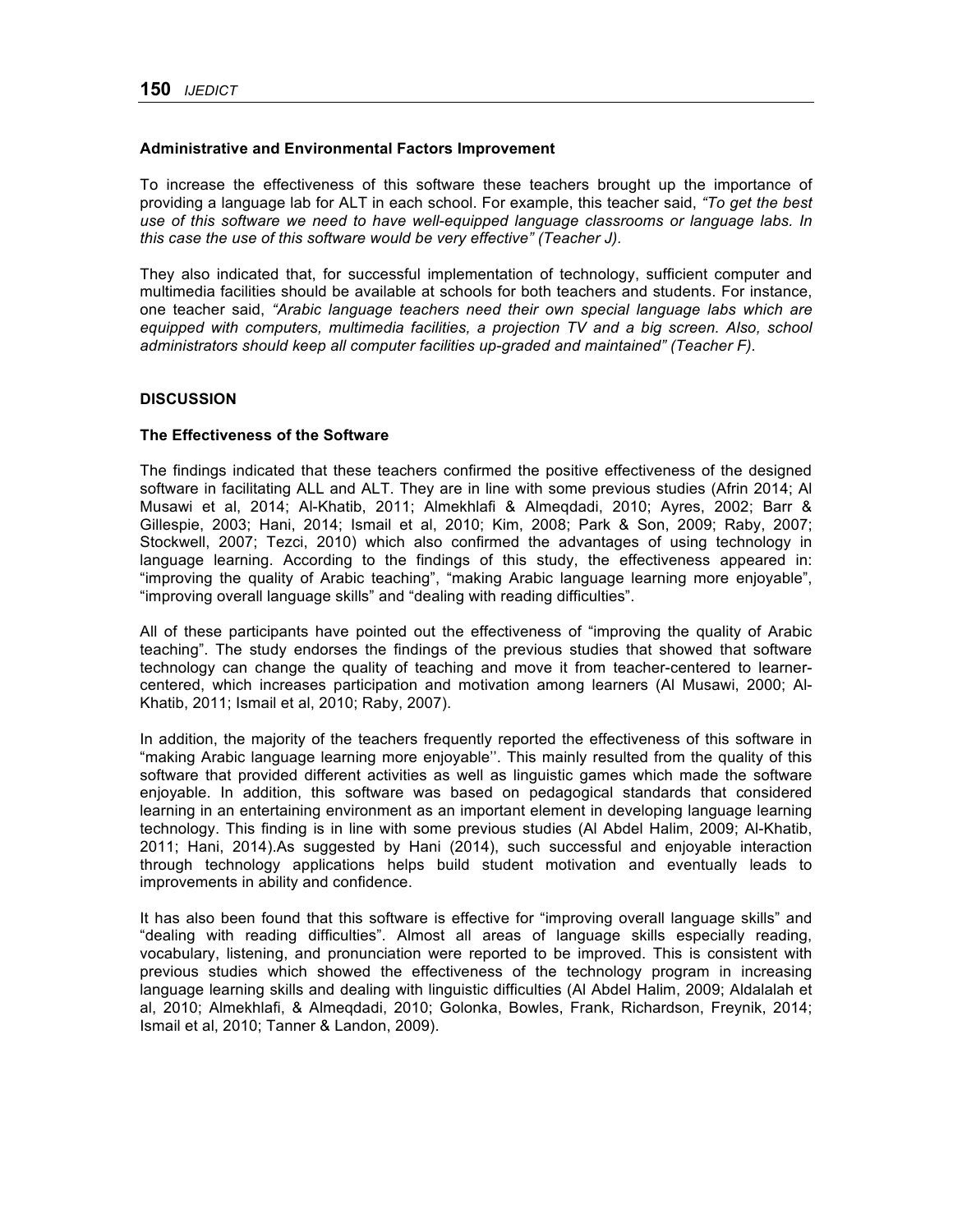# **Factors Affecting Arabic Teachers' Successful Use of the Designed Software**

Even though the Arabic teachers held positive perceptions of using this software, they reported some factors that affected their successful use of the designed software. These factors are related to "inadequate computer facilities in school", "the lack of time in teaching plan", "negative beliefs" and "brief with high achievers".

In general, 85% of them perceived the current facilities at schools as not supportive to effectively applying the software in Arabic teaching. This finding is similar to Hani (2014) and Lin, Huang, & Chen (2014) as they found similar issues in their studies. The teachers in this study seemed also to be concerned about "the lack of time in the teaching plan". This could be mainly related to the challenge teachers face in dealing with the national curriculum and the software program at the same time. This shows the importance of coordination between academic software designers and the Ministry of Education in Oman to integrate such software officially into national AL curriculum.

This would facilitate, according to them, its application, which will naturally lead to effective treatment of this situation. The timing problem in the previous research seemed to be different from this study, as they were mostly related to the situation where the teachers had to design the technology themselves and therefore the complaint was mostly that they did not have much time to prepare and implement the technology. (Almekhlafi & Almeqdadi, 2010; Earle, 2002; Flores, 2002; Hani, 2014; Lin et al, 2014).

Few of them also seemed to hold negative beliefs regarding the application of the software. This is in line with Akbaba & Kurubacak (1999), Chen (2008), and Lin et al's (2014) studies which showed that some teachers have negative beliefs toward the effectiveness of educational technology despite it being often viewed as an useful instructional strategy. Negative beliefs against using the software technology could affect its applications (Al-Ruz & Khasawneh 2011; Lin et al, 2012). This suggests that Arabic teachers might need some training to broaden their understanding of the effectiveness of software applications in improving the quality of ALT. Previous researchers (e,g Akbaba & Kurubacak 1999; Al-Ruz & Khasawneh 2011; Chen, 2008; Lin et al, 2012) have emphasized the importance of changing teacher believe regarding technology use in teaching and learning. This perhaps would help Arabic teachers to be more open in implementing the software technology, and thus, providing their students with the opportunities to discover the expansive benefits of using technology to boost language acquisition.

The factor of "briefness with high achieving students" is another aspect that affected the usefulness of this software. Eight of these participants seemed to be aware of the importance of taking into account the most advanced level of students. Although this software was developed to suit different student levels, the activities and linguistic games seemed to concentrate more on improving the overall language skills and dealing with linguistic difficulties. This suggests the need to consider the most advanced students by adding some more activities that challenge their level of learning.

#### **Teachers' Perceptions for Increasing Software Effectiveness**

From the findings of the study a number of issues that would improve the effectiveness of the software according of these teachers' perceptions. In terms of pedagogical improvements, these teachers suggested that this software would be more effective if it had a feature that allowed learners to speak and interact with the characters in the software and get immediate feedback on their pronunciation. These perceptions mainly resulted from the difficulties that faced the project team in finding a suitable Arabic software system that could provide this feature. In fact, speech technology automated systems that have the potential for providing interactive activities with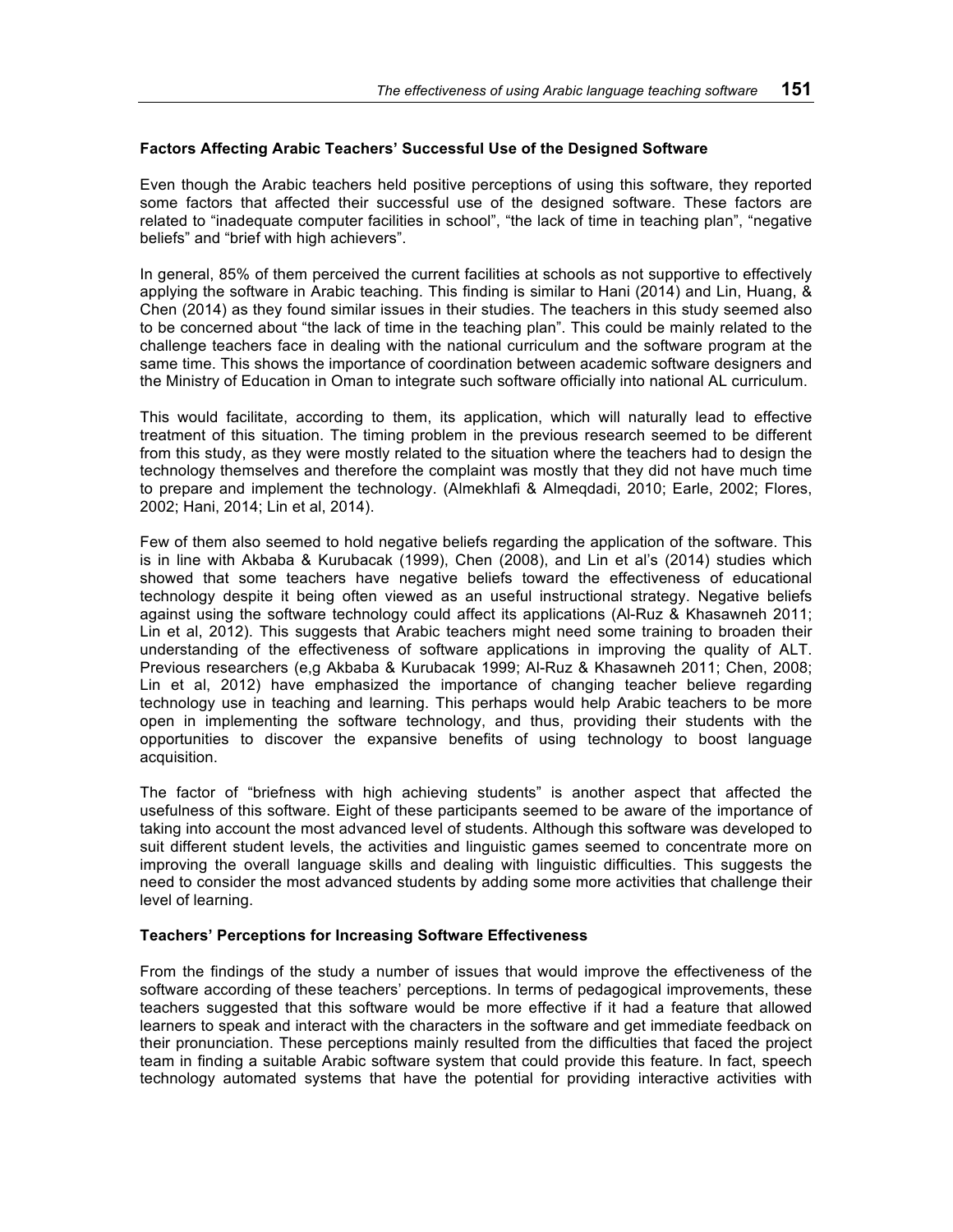learners and immediate feedback by means of verbal and written communication are almost nonexistent in ALT software. This is because the systems that are available for the designers in AL are ones related to the English.

Indeed, the dominance of English in the sphere of ICT is well known, however, non-specialized computers will not be able to operate and develop the communicative skills of AL. While it is possible to do so with some parts of languages skills such as vocabulary building and reading comprehension, this is not always a perfect process for communication purposes. For example, messages sent from the learners to the computer in Arabic do not always appear in the correct form and that makes giving immediate or correct feedback very difficult. This situation can be understood if we consider the characteristics of AL. Also, The complex morphological structure of AL and the fact that written illustration does not have many of the vowels that exist in the spoken form, makes it hard to utilize and decode within the computer software.

Even with other languages such as English, the system was designed to function with speakers independently and to be used for reading aloud and for dialogue is found to be the most challenging and expensive form of system to develop, and it is not perfect. Hopefully, this situation will be changed in the future, but in the meantime, the awareness of this should be considered.

The second recommendation to improve the effectiveness of this program was related to technical improvements. Teachers suggested that adding more 3D simulation lessons for listening and reading activities instead of using 2D simulation was important. This is again more related to the quality of the software device available to AL designers. As has been mentioned earlier, it was difficult for the designers of the software to find a way to use 3D simulation and at the same time provide Arabic reading text. This suggests the necessity of well-equipped programs created purposely for AL programming that could address such technical issues.

In terms of the improvement of environmental factors, these teachers' responses reflected the importance of ensuring the arrangement of the school environment before applying the software program in ALT.For example, the significance of providing a language lab for ALT in each school and provide providing both teachers and students with sufficient computer and multimedia facilities were also highly suggested. This finding is similar to Aldalalah et al (2010), Almekhlafi, & Almeqdadi (2010), and Ismail et al's (2010) findings that show the importance of these facilities in the learning environment.

In addition, they have reported that the improvement of the effectiveness of this program requires administrative cooperation between the research project team and the Minister of Education in order to integrate the software into the formal curriculum so these teachers can implement it formally. Indeed, such a suggestion is significant, as this will secure its implementation in a formal way.

# **CONCLUSION**

As this study was based on the principle that teachers'perceptions can provide important suggestions for the improvement of this designed software, their perceptions should be acknowledged and implemented with a view to improving the current software and future software designing in ALL. The findings of the study will act as a database for AL software designers and authorities in Oman based on these teachers' perceptions and recommendations for improvement in ALT technology.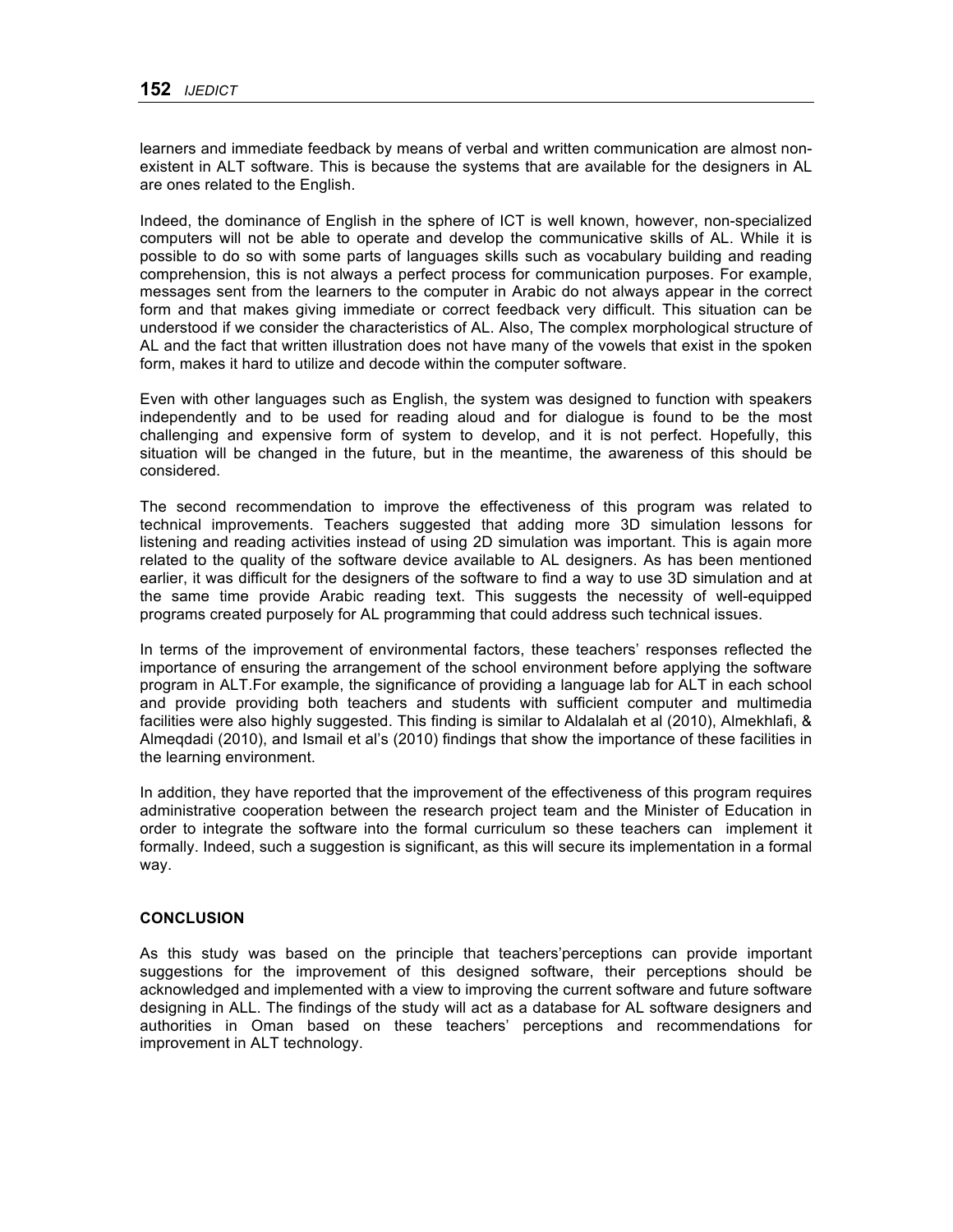Although this study mainly aimed to investigate the perceptions of Arabic teachers regarding specific software that was purposely designed for ALT in Omani Basic Education, it has provided a general understanding of the usefulness of using learning technology in AL and the factors that might affect useful application of such technology. However, studies that are more specific are needed to investigate Arabic teachers' perceptions about the uses of other types of technology in ALT in Oman.

In general, the finding of this study demonstrates that the AL teachers who participated in this research have supportive perceptions toward the effectiveness of the designed software in improving ALL and ALT in Omani Basic Education. Thus, the study has supported the previous research on the advantages of using technology in improving Arabic language teaching and learning.

However, the results also illustrate some factors that affect the implementation of this software which needs to be acknowledged and addressed. This suggests, in order to have a major effectiveness of using such software, the collaboration between educational authorities and software developers are needed to continue and extend the use of this software. In this case, an official integration of such pedagogical software types in AL education is highly recommended. This would help in eliminating the factors affecting its implementation and would motivate and encourage Arabic teachers to make use of such software. This would also ensure the existence and continued use of such software beyond the research project processes. As the findings suggested the need for greater access into AL computer facilities, Arabic teachers should be provided adequate and sufficient computer facilities if they are supposed to increase the level of ALL and ALT.

The findings also demonstrate some suggestions in terms of pedagogical improvement and the improvement of environmental factors. Most of these recommendations should be put into practice by educational authorities in order to include the software technology in formal AL curriculum. Although a number of initiatives are taking place to facilitate the use of software technology in AL, they have not yet obtained a clear critical mass in order to construct a special technical design system that suits the characteristics of AL. Therefore, further development of language technology that can deal with this matter is necessary in order to improve the efficiency and effectiveness of software technology in AL.

The development of AL technology is an essential step in dealing with the weakness in the Arabic language that mainly results from the phenomenon of diglossia in the Arabic language. Consequently, we believe that policy makers should start the development of AL technologies within targeted programs serving ALT and educational development in the Sultanate of Oman in order to bridge the technology divide.

More strategic research and insights into types of computer software that may be developed to deal with AL communication skills are required. It is equally important to include students' interaction in software technology to improve Arabic learners' communicative skills. Alternatively, software programs that are specifically designed to allow learners of Arabic to speak and interact are needed.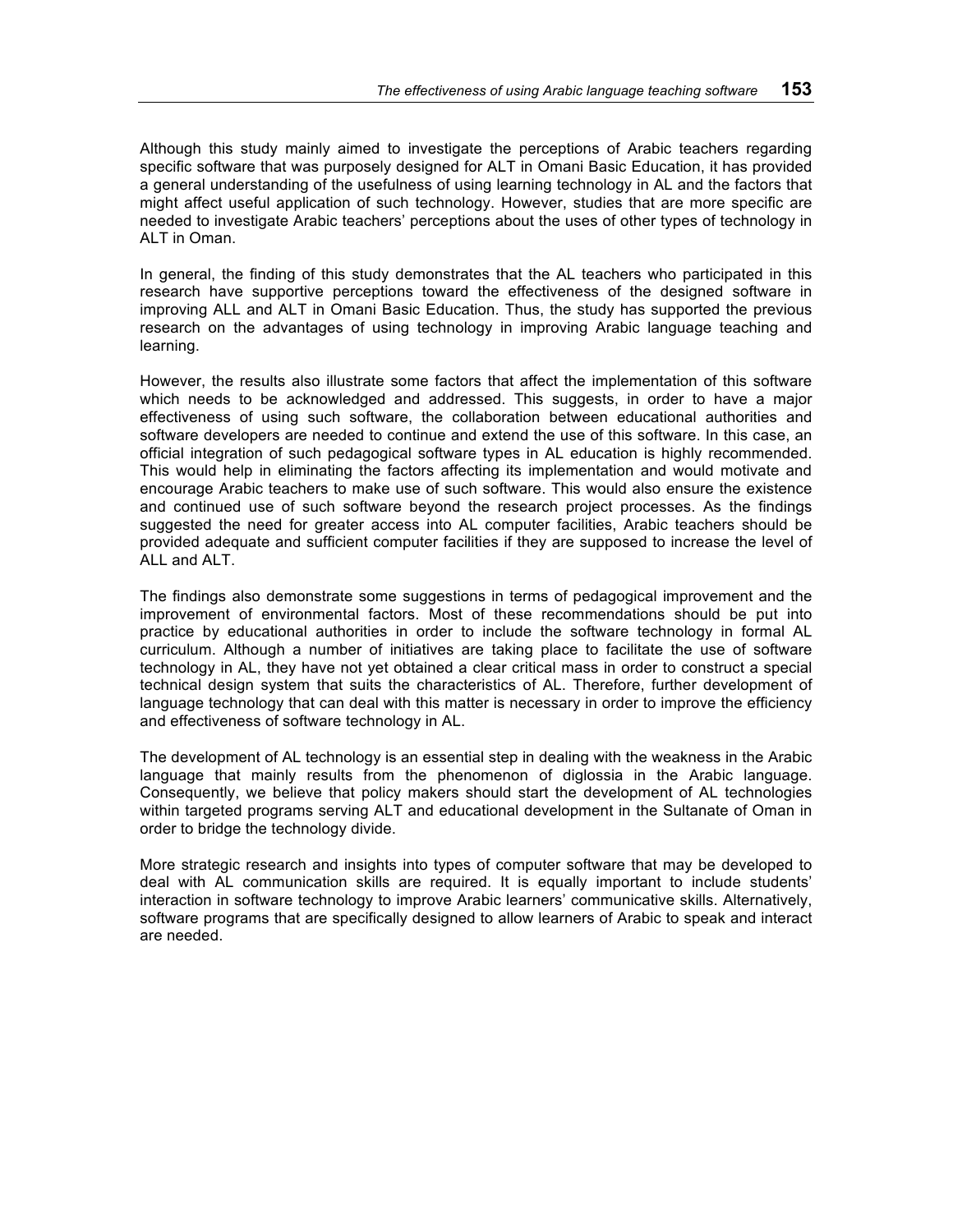## **REFERENCES**

- Afrin, N., 2014. Integrating Computer Assisted Instruction in the EFL Classroom of Bangladesh. *IOSR Journal of Humanities and Social Science,* 19(11), pp.69-75.
- Akbaba, S., and Kurubacak, G., 1999. Teachers' attitudes towards technology. *Computers in the Social Studies*, *7*(2), pp.833-836.
- Al Abdel Halim, A., 2009. *Designing a computer-assisted language-learning program (CALL) and measuring its effect on Jordanian secondary school students' reading comprehension in English* (Unpublished Doctoral dissertation). Yarmouk University, Jordan.
- Al Musawi, A., 2000. Technology effectiveness in improving teaching, learning, and communication skills: literature review and implications to Arabic education. *Contemporary Education Journal*, 54, pp.221-244.
- Al Musawi, A., 2007. Current status of educational technologies at Omani higher education institutions and their future prospective. *Educational Technology Research and Development (ETR&D)*, 55(4), pp.395–410. doi:10.1007/s11423-007-9041-x. USA.
- Al Musawi, A., Al Hashmi, A., Kazem, A.M., Al Busaidi, F. and Al Khaifi, S., 2016. Perceptions of Arabic language teachers toward their use of technology at the Omani basic education schools. *Education and Information Technologies*, *21*(1), pp.5-18.
- Al Musawi, A., Al Hashmi, A., Kazem, A., and Al Busaidi, F., 2015. *The Effectiveness of Instructional Software in Reading Comprehension Skills and reading aloud of Omani Fourth Basic Schools' Students,* Manuscript in preparation.
- Aldalalah, M., Soon, F., and Ababneh, W., 2010. Effects of multimedia-based instructional designs for Arabic language learning among pupils of different achievement levels. *International Journal of Human and Social Sciences*, 5(5), pp.311–317.
- Al-Khatib, H., 2011. Technology enhanced learning: virtual realities; concrete results case study on the impact of TEL on learning. *European Journal of Open, Distance and E-Learning-EURODL*, Issue 1, Retrieved April 2012, from http://www.eurodl.org.
- Almekhlafi, A. G., and Almeqdadi, F. A. (2010). Teachers' perceptions of technology integration in the United Arab Emirates school classrooms. *Educational Technology and Society*, 13(1), 165–175.
- Al-Ruz, J., and Khasawneh, S., 2011. Jordanian pre-service teachers' and technology integration: A human resource development approach. *Educational Technology and Society,* 14, pp.77-87.
- Ayres, R., 2002. Learner attitudes towards the use of CALL. *Computer Assisted Language Learning*, *15* (3), pp.241-249.
- Bancheri, S., 2006. A language teacher's perspective on effective courseware. In Randall PD and Margaret AH (Eds). *Changing Language Education through CALL,* (pp.31-47). New York: Routledge.
- Barr, J. D., and Gillespie, J. H., 2003. Creating a computer-based language-learning environment. *ReCALL, 15*(1), pp.68-78.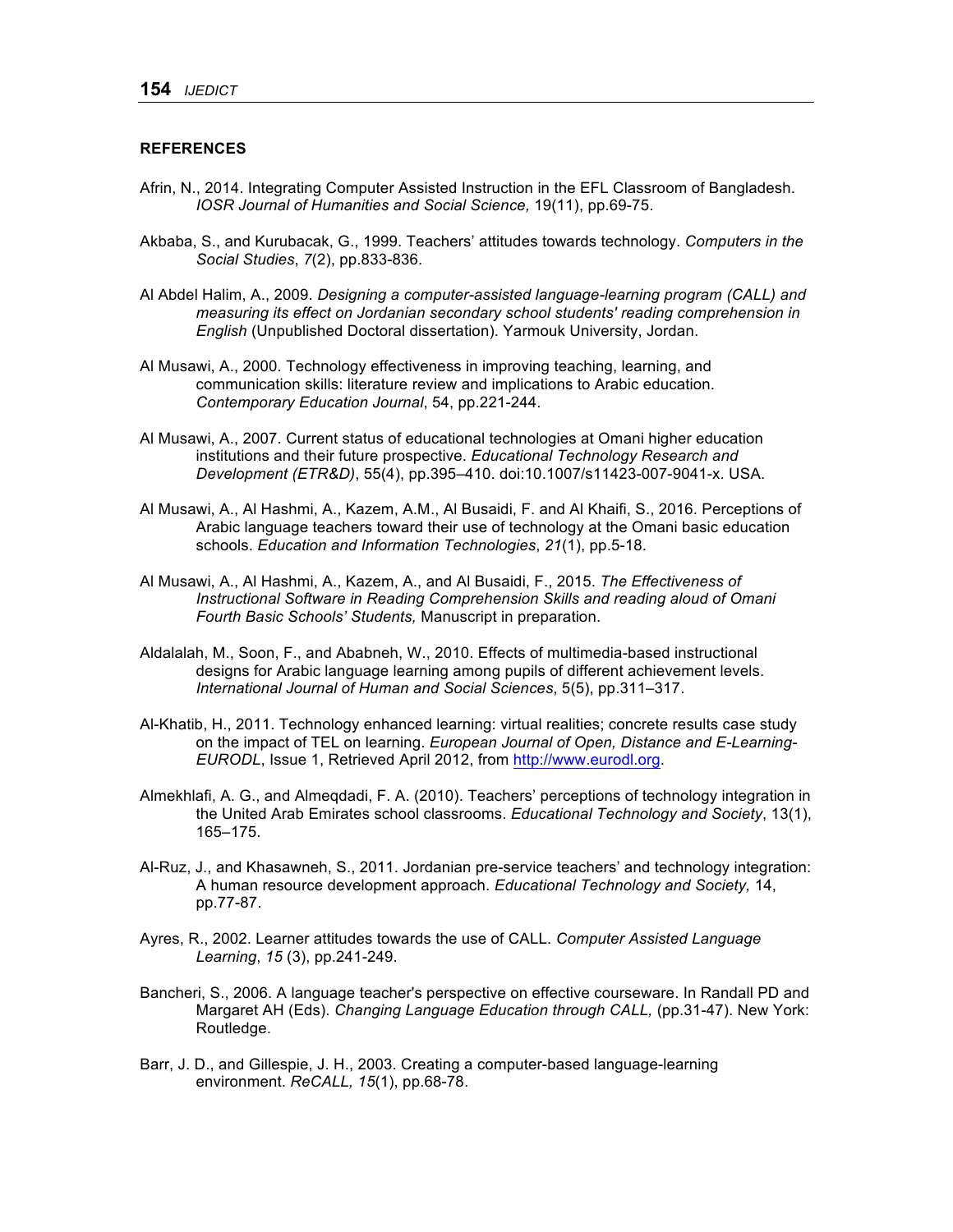- Beauvois, M. H., 1997. Computer-mediated communication: Technology for improving speaking and writing. In M. D. Bush (Ed.), *Technology-enhanced language learning* (pp. 165–184). Lincolnwood: National Textbook Company.
- Blake, R. J., 1998. The role of technology in second language learning. In H. Byrnes (Ed.), *Learning foreign and second languages: Perspectives in research and scholarship* (pp. 209–237). New York: Modern Language Association.
- Chen, C. H., 2008. Why do teachers not practice what they believe regarding technology integration? *Journal of Educational Research,* 102, pp.65-75.
- Choy, M., and Ling Ng, Y., 2015. Mapping teachers' perceptions on technology use using the iTEaCH implementation model: A case study of a Singapore school, Cogent Education, 2(1), pp.1-20.
- Cunningham, A., and Redmond, M. (2008). Instructional design and early language learning: cognition, creativity, and technology. *American Association of Teachers of Spanish and Portuguese*, *91*(2), 435–445.
- Denzin. N., and Lincoln, Y., 2005. Epilogue: The eighth and ninth moments- qualitative research in/and the fractured future. In N. Denzin, and Y. Lincoln, (Eds.), *The Sage handbook of qualitative research* (pp. 1115-1126). CA: Sage.
- Earle, R. S., 2002. The Integration of instructional technology into public education: promises and challenges. *Educational Technology*, *42* (1), 5-13.
- Flores, A., 2002. Learning and teaching mathematics with technology. *Teaching Children Mathematics*, *8* (6), pp.308-325.
- Gilakjani, A., and Leong, L., 2012. EFL teachers' attitudes toward using computer technology in English language teaching. *Theory and Practice in Language Studies, 2*(3), pp.630–636. doi:10.4304/tpls.2.3.630- 636.
- Golonka, E. M., Bowles, A. R., Frank, V. M., Richardson, D. L., and Freynik, S., 2014. Technologies for foreign language learning: a review of technology types and their effectiveness. *Computer Assisted Language Learning,* 27, pp.70–105.
- Hani, N. A. B., 2014. Benefits and barriers of computer assisted language learning and teaching in the Arab world: Jordan as a model. *Theory and Practice in Language Studies, 4*(8), pp.1609-1615. Retrieved from http://search.proquest.com/docview/ 1552152473? accountid=142908.
- Ismail, S. A., Almekhlafi, A. G., and Al-Mekhlafy, M. H., 2010. Teachers' perceptions of the use of technology in teaching languages in United Arab Emirates' schools**.** *International Journal for Research in Education, 27*(1), pp.37-56, from, http://www.cedu.uaeu.ac.ae/journal/issue27/ch7\_27en.pdf
- Jeong, K.-O., 2006. Promoting communicative language teaching in EFL context: An English writing course mediated through the Web. *English Language Teaching, 18*(3), pp.47-68.
- Kessler, G., and Bikowski, D., 2010. Developing collaborative autonomous language learning abilities in computer mediated language learning: Attention to meaning among students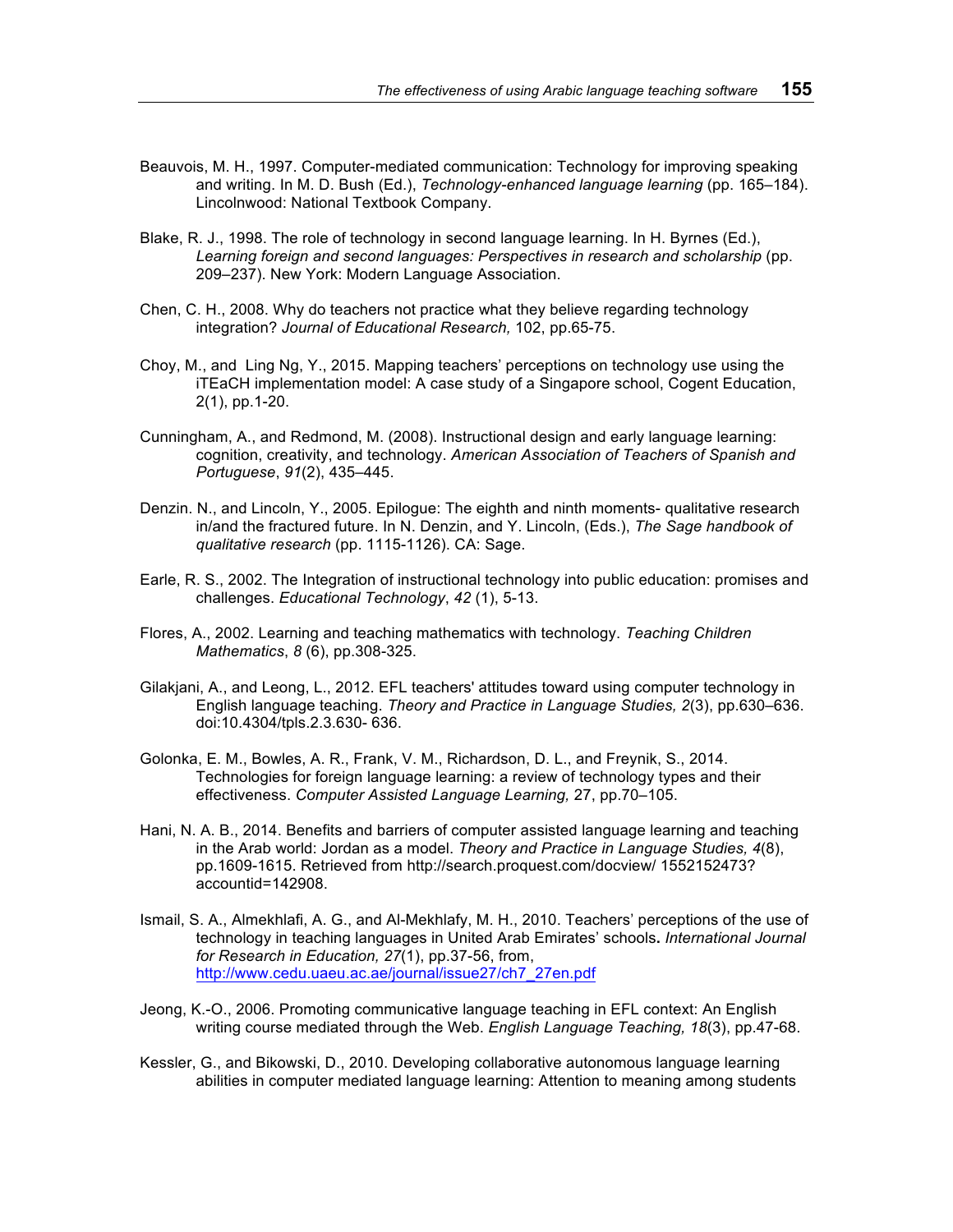in wiki space. *Computer Assisted Language Learning*, 23, pp.41-58. doi:10.1080/09588220903467335.

- Khamkhien, A., 2012. Computer assisted language learning and English language teaching in Thailand: overview. *Mediterranean Journal of Social Sciences, 3*(1), pp.55–64. doi:10.5901/mjss.2012.03.01.55.
- Kim, H., 2002. Teachers as a barrier to technology-integrated language teaching. *English Teaching, 57*(2), pp.35-64.
- Kim, H., 2008. Beyond motivation: ESL/EFL teachers' perceptions of the role of computers. *CALICO Journal, 25*(2), pp.241-259.
- Lin, C. Y., Huang, C. K., and Chen, C. H., 2014. Barriers to the adoption of ICT in teaching Chinese as a foreign language in US universities. ReCALL, 26(01), pp.100-116.
- Lin, M.-C., Wang, P.-Y., and Lin, I.-C., 2012. Pedagogy technology: A two-dimensional model for teachers' ICT integration. *British Journal of Educational Technology,* 43, pp.97-108.
- Lin, S., Winaitham, W. and Saitakham, K., 2008. The Use of Websites for Practicing Listening Skills of Undergraduate Students. A Case Study at Suranaree University of Technology, Thailand. *Online Submission*.
- Maamouri, M., 1998 . Arabic diglossia and its impact on the quality of education in the Arab region. A paper presented at The World Bank Mediterranean Development Forum, Marrakech, Morocco (September 3-6).
- Miles, M. B., and Huberman, A. M., 1994. *Qualitative data analysis.* London: Sage.
- Mohri, M., 2010. Perceptions of using short story and technology in teaching Arabic language to secondary students in Thailand. *Paper presented at the regional conference on knowledge integration in ICT*, June 2010. Putrajaya: Institution Institute of Education, IIUM.
- Mollaei, F., and Riasati, M. J., 2013. Teachers' perceptions of using technology in teaching EFL. *International Journal of Applied Linguistics and English Literature*, *2*(1), pp.13-22.
- Neri, A., Mich, O., Gerosa, M., and Giuliani, D., 2008. The effectiveness of computer assisted pronunciation training for foreign language learning by children. *Computer Assisted Language Learning*, 21(5), pp.393-408.
- Park, C. N., and Son, J. B., 2009. Implementing Computer-Assisted Language Learning in the EFL classroom: teachers' perceptions and perspectives. *International Journal of Pedagogies and Learning,* 5(2), pp.80–101.
- Raby, F., 2007. A triangular approach to motivation in computer assisted autonomous language learning (CAALL). *ReCALL, 19* (2), pp.181-201.
- Sahrir, M., and Alias, N., 2011. A study on Malaysian language learners' perception towards learning Arabic via online games. *GEMA Online™ Journal of Language Studies, 11*(3), pp.129-145.